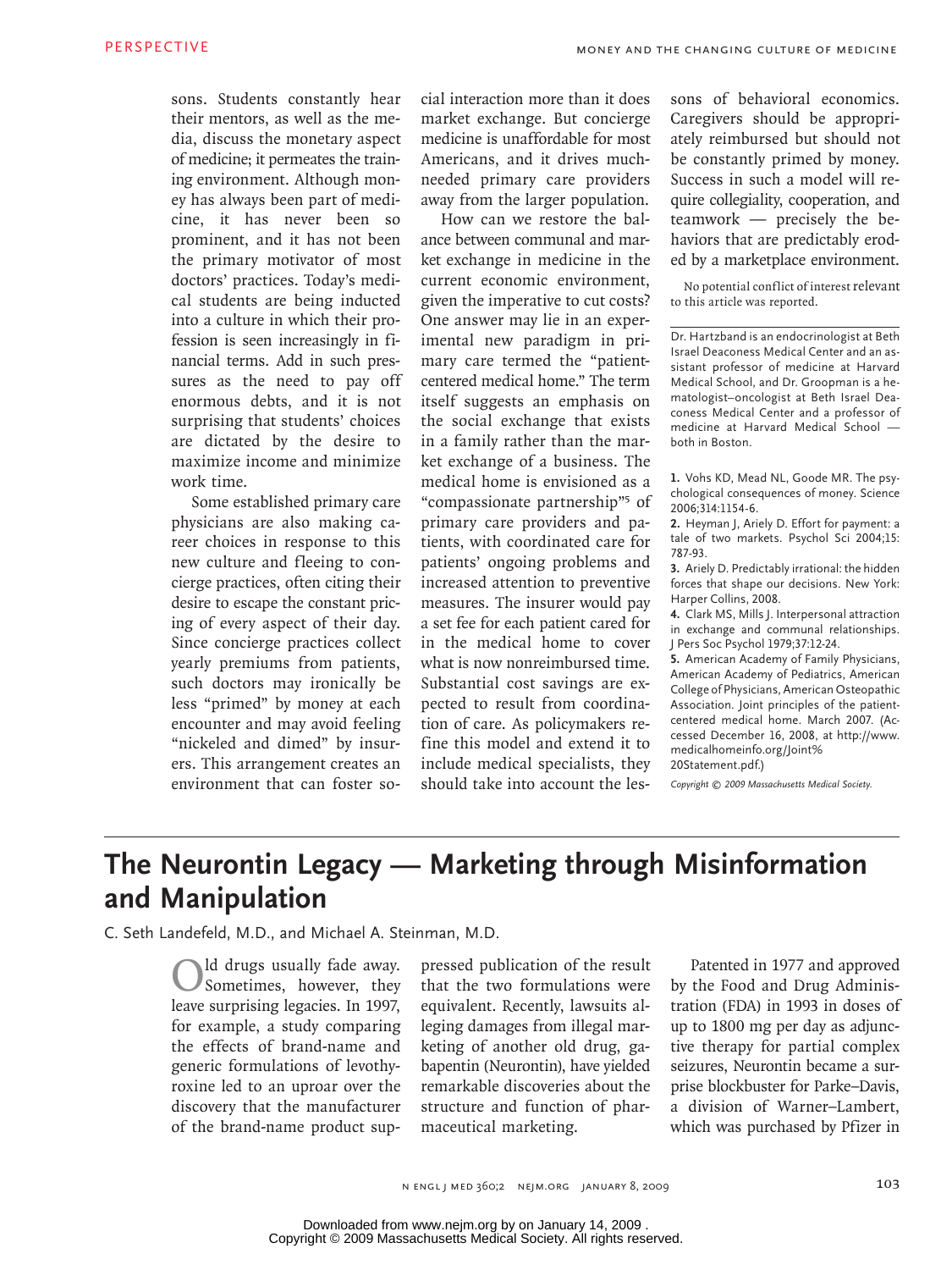2000. U.S. sales rose from \$98 million in 1995 to nearly \$3 billion in 2004 before Neurontin faced generic competition and lost most U.S. sales.

The rise of Neurontin would have been unheralded except for a quirk of fate: a young biologist, David Franklin, went to work for Parke–Davis on April 1, 1996. Fresh out of postdoctoral training at Harvard, Franklin soon grew concerned that he was participating in illegal marketing. At a training seminar for "medical liaisons" on April 16, 1996, Franklin and his peers were told that FDA regulations required a fair and balanced presentation and prohibited promotion of a drug for off-label uses, selling by medical liaisons, and soliciting of inquiries from physicians. Six days later, a Parke–Davis executive reportedly told Franklin,

I want you out there every day selling Neurontin. . . . We all know Neurontin's not growing for adjunctive therapy, besides that's not where the money is. Pain management, now that's money. Monotherapy [for epilepsy], that's money. . . . We can't wait for [physicians] to ask, we need [to] get out there and tell them up front. Dinner programs, CME programs, consultantships all work great but don't forget the one-onone. That's where we need to be, holding their hand and whispering in their ear, Neurontin for pain, Neurontin for monotherapy, Neurontin for bipolar, Neurontin for everything. I don't want to see a single patient coming off Neurontin before they've been up to at

least 4800 mg/day. I don't want to hear that safety crap either, have you tried Neurontin, every one of you should take one just to see there is nothing, it's a great drug.<sup>1</sup>

Three months later, Franklin left Parke–Davis and filed a suit (ultimately, *United States of America ex rel. David Franklin vs. Pfizer, Inc., and Parke-Davis Division of Warner-Lambert Company*) alleging that off-label marketing of Neurontin constituted "false claims" designed to elicit payments from the federal government. On May 13, 2004, Warner–Lambert agreed to plead guilty and to pay more than \$430 million to resolve criminal charges and civil liabilities. A class-action suit was filed the next day in federal court on behalf of private parties who had paid for illegally marketed Neurontin; this case (now known as *In Re: Neurontin Marketing, Sales Practices, and Products Liability Litigation*) remains active.

The Franklin case placed more than 8000 pages of corporate documents in the public domain; these documents are now available in a searchable digital library at the University of California, San Francisco (www.dida.library.ucsf. edu). The class-action suit also generated detailed testimony and reports that are available through the Federal Judiciary's Public Access to Court Electronic Records Service Center (e.g., https://ecf.mad. uscourts.gov/doc1/09502786849).

The Neurontin cases have revealed the mechanisms of action of a comprehensive marketing campaign — its goals and strategies, tactics and programs, and the participation of particular physicians and institutions.<sup>2</sup> The campaign involved the systematic use of deception and misinformation to create a biased evidence base and manipulate physicians' beliefs and prescribing behaviors. These marketing methods were not found to be illegal in themselves; they were illegal insofar as they promoted off-label prescription. Thus, the importance of the cases lies largely in the light they shed on marketing methods that may be widespread but remain unseen because companies are rarely prosecuted for illegal marketing.

The Neurontin marketing plan consisted of both general strategies — such as the promotion of Neurontin use among highprescribing physicians and cultivation of thought leaders — and tactical programs.2 Local physicians were recruited, trained, and paid to serve as speakers in "peer-to-peer selling" programs, which the company saw as "one of the most effective ways to communicate our message." Academic leaders were solicited with educational grants, research grants, and speaking opportunities; some received up to \$158,250 over a 4-year period. Advisory boards and "consultants" were convened so that the firm could cultivate relationships with them and deliver "a hard-hitting message about Neurontin."

Marketing "tactics" included education, publications, and research whose promotional intent was disguised, in addition to more transparent activities, such as advertising and sales visits.2 "Educational programs" reflected the belief that "medical education drives this market!" Teleconferences involving practicing physicians were moderated by physicians who were paid as much as \$176,100 over 4 years. Parke–Davis formed speakers bureaus and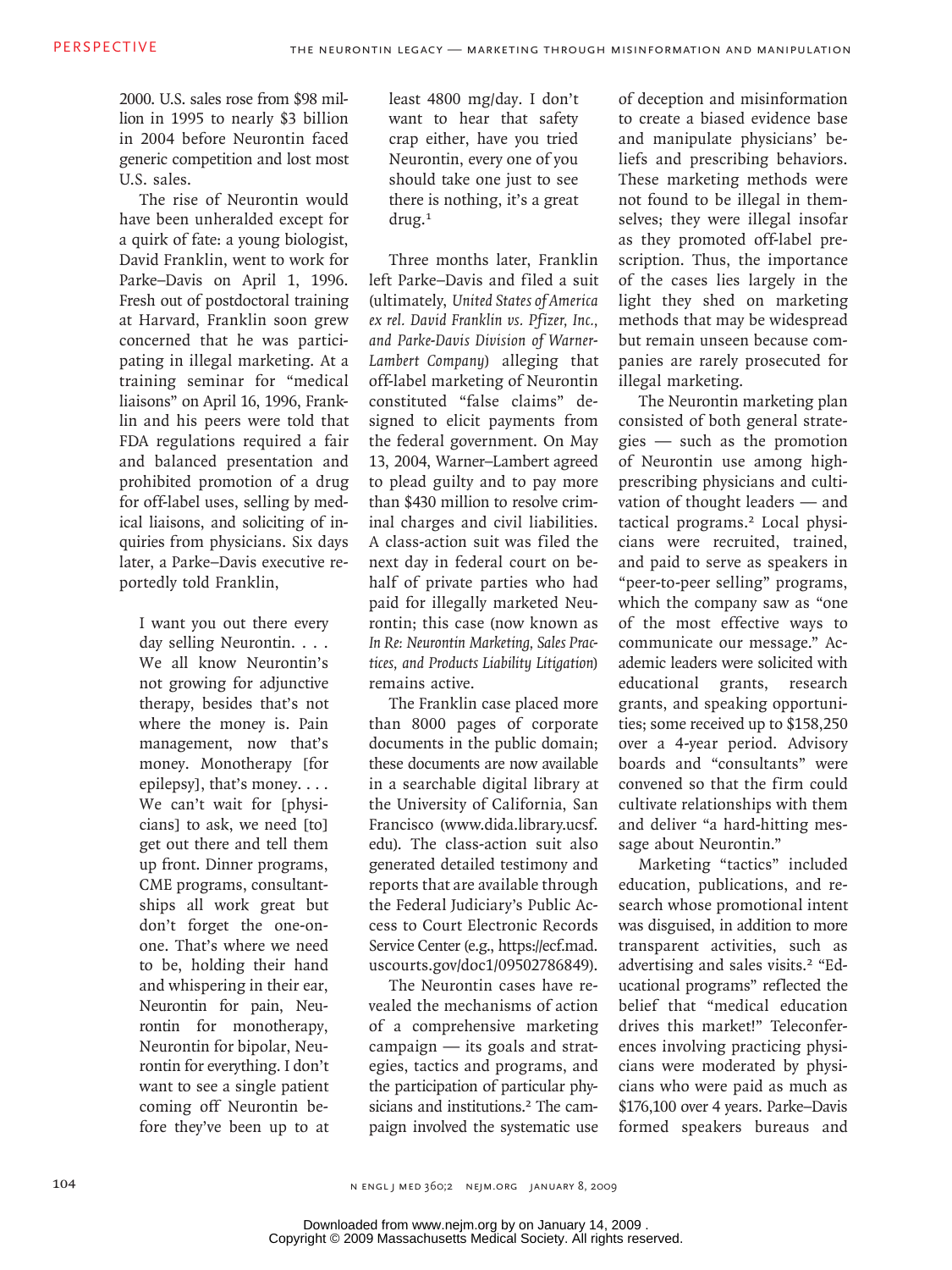sought "strong Neurontin advocates and users to speak locally for Neurontin." "Unrestricted educational grants" were made to for-profit medical-education companies that produced programs to discuss unapproved uses of Neurontin and to grant credit approved by the Accreditation Council for Continuing Medical Education.

A "publication strategy" was designed to increase the use of Neurontin for neuropathic pain and bipolar disorder, off-label indications with great revenue potential. Parke–Davis contracted with medical-education companies to produce articles on prespecified topics, target journals, titles, potential authors to be "chosen at the discretion of Parke–Davis," and "a consistent message" in keeping with promotional goals; some articles were ghost-written.

"Research" was designed and commissioned specifically to promote Neurontin use. A large seeding trial was conducted to "teach physicians to titrate Neurontin to clinical effect" and "to give neurologists the opportunity to titrate to higher doses [up to twice the FDA-approved limit] when needed." In a recently unsealed 318-page analysis of research sponsored by Parke–Davis, epidemiologist Kay Dickersin concluded that available documents demonstrate "a remarkable assemblage of evidence of reporting biases that amount to outright deception of the biomedical community, and suppression of scientific truth concerning the effectiveness of Neurontin for migraine, bipolar disorders, and pain."3 For example, publication was delayed for a report on a multicenter, placebo-controlled study that found no effect of Neurontin on the primary outcome

measure for neuropathic pain because "we [Parke–Davis employees] should take care not to publish anything that damages neurontin's marketing success." Ultimately, ghost-written manuscripts downplayed the lack of effect on the primary outcome and emphasized other outcomes and subgroup analyses that favored Neurontin. Although guest authorship and commercial bias in research are a well-recognized threat to scientific integrity, the documentation of comprehensive manipulation of research and publication related to Neurontin is remarkable.

What is Neurontin's legacy? First, we have learned that pharmaceutical marketing can be comprehensive, strategic, well financed, disguised as "education" and "research," influential, and very effective. Promotion of Neurontin was neither discrete, compartmentalized, nor readily apparent; instead, it was intercalated in nearly every aspect of physicians' professional lives, from the accoutrements of practice to lectures, professional meetings, and publications. Although some pharmaceutical marketing may be less opaque, deceptive, and manipulative, evidence indicates that drug promotion can corrupt the science, teaching, and practice of medicine.<sup>4</sup>

Second, such comprehensive marketing involved many people and institutions that apparently failed to recognize the serious ethical and legal problems with their actions. Employees of Parke– Davis, the medical-education companies it hired, and many physicians (consultants, advisors, educators, and researchers) all participated knowingly. Universities, hospitals, professional organizations, and foundations also

participated, and oversight agencies such as the FDA and the Department of Justice did not intervene quickly. Apparently, there was a shared acceptance that Parke–Davis's marketing was simply business as usual.

Finally, these cases substantiate the emerging conviction that "drastic action is essential" to preserve the integrity of medical science and practice and to justify public trust.4 We believe that such action should include the routine placement of legally discovered documents in the public domain, the study of such documents to inform strategies for minimizing abuses, the establishment of penalties that eliminate the profit to be gained through illegal marketing, and the independent public funding of peerreviewed pharmaceutical research through a National Institute for Pharmaceutical Research that might be funded by a tax on all drug sales.<sup>5</sup>

Will our profession soon feel compelled to advocate for such actions to preserve our integrity, our social contract, and ultimately our privileges? Neurontin's most important legacy may be promoting our discussion of these issues and perhaps pushing us beyond the tipping point to action.

Drs. Landefeld and Steinman report serving as unpaid consultants to the plaintiff's attorney in *United States of America ex rel. David Franklin vs. Pfizer, Inc., and Parke-Davis Division of Warner-Lambert Company* and participating in the creation of the Drug Industry Document Archive by the University of California, San Francisco, Kalmanovitz Library, an effort that was funded in part by Thomas Greene, whose law firm represented David Franklin in the case. Dr. Steinman also reports receiving support from an educational grant funded by the Attorney General Settlement Fund that arose from the Franklin case. No other potential conflict of interest relevant to this article was reported.

The views expresssed in this article are those of the authors and do not necessarily